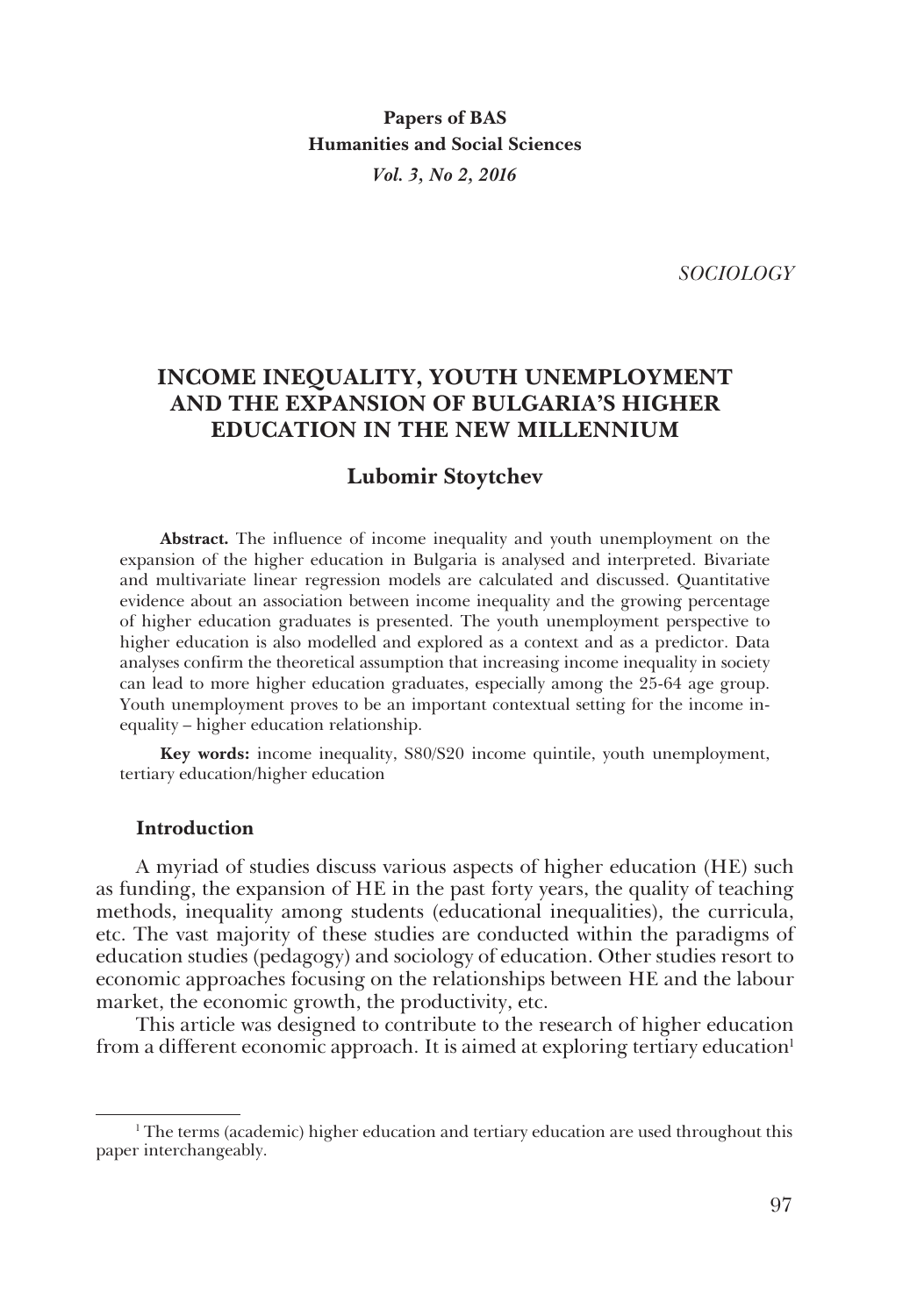from perspectives, which have not been topical among Bulgarian researchers so far, i.e**. the income inequality and youth unemployment perspectives**. 2

There is a sound reasoning why this research topic has not been popular. Before the fall of the Berlin Wall and the concomitant 1989 political changes in Bulgaria, income inequality and youth employment were practically un� known phenomena. The communist regime in the People's Republic of Bulgaria was acknowledged to have suffered a number of faults and shortcomings – especially from the rights and freedoms point of view – but its society can be arguably referred to as strongly egalitarian, and its labour force was employed at almost 100%.

Since 1989 the situation has rapidly changed. In few years time, poverty, unemployment and income inequality were transformed from (mostly) theoretical concepts into crucial factors driving the lives of millions of Bulgarians. Nevertheless, the researchers of tertiary education in Bulgaria continued to avoid the economic approaches from the perspective of income inequality (and unemployment, incl. youth unemployment). For various reasons such as the momentum from the past, the preferred research topics by sponsors and funding organisations, and the great deal of paradigms related to democracy and the market economy, the approach and perspectives used in this study were left outside the major HE topics in the scholarly debate. But these days – as the situation is drastically changed and inequality and youth unemployment are now amongst the most topical issues – research on higher education from these perspectives seems inevitable.

The major research question, also a primary aim of this study, is to figure out an answer if the expansion of Bulgaria's tertiary education, in terms of larger proportion of people who pursue and graduate from college/university, is related to and to what extent it is affected by income inequality and youth unemployment. The period examined in this study – referred to as the *New Millennium* – starts in January, 2000 and ends in December, 2015 (latest data available to date).

# **Briefly on the expansion of Bulgaria's higher education**

According to the National Statistical Institute (NSI) census data, about 7.9% of Bulgaria's population held a college/university degree in 1992. In 2001, this percentage increased to 9.6. Ten years later, in 2011, the HE graduates soared to an unprecedented 19.6% of the population. $^3$  The trend behind these exhaus-

<sup>2</sup> Generally, a similar statement can be argued regarding the rest of the European and American researchers. A desk research I conducted in June, 2016 could not detect any publications dedicated on relationships, discussed in this paper, though some stratification and educa� tional inequality publications [**Shavit, Y. & Blossfeld, H, 1993**; **Stiglitz, 1973**], at times, either briefly discuss or note similar issues. 3

Author's calculations based on published census data [**National Statistical Institute, 2012**: 86]. This indicator should not be accepted as the most accurate one, though it clearly delineates a tendency. The problem is that its base is the population aged 7+ whose education was declared in the census. As it is impossible to have graduated from tertiary education prior to age 21-22, one should take into account that the above percentages are actually shrunk from the perspective of real proportions. For a more precise indicator, **see table 1**.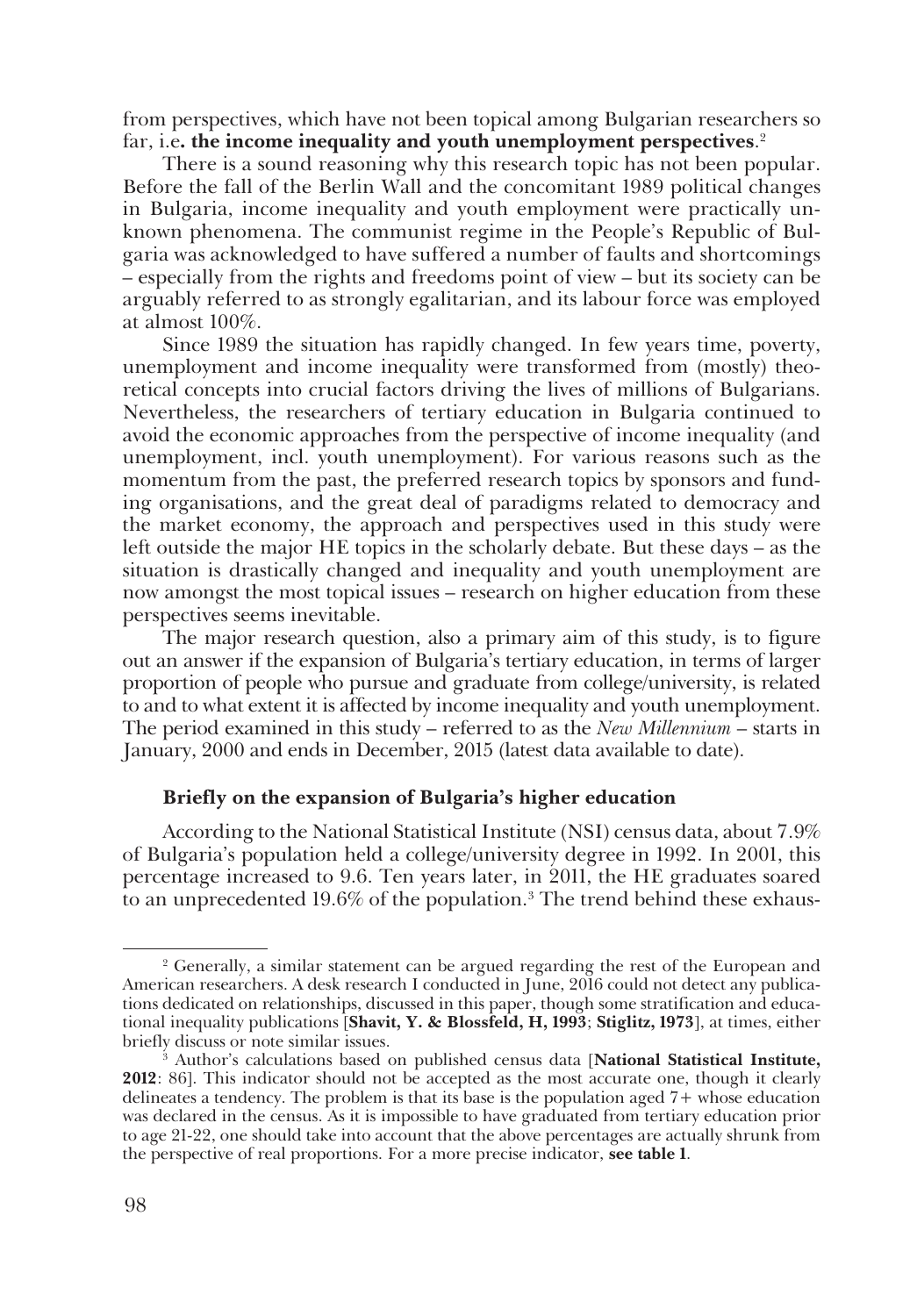tive snapshot data seems to be consistent with the overall European context. For instance, an EQUNET Consortium report generalises that "the developments and changes of the late  $20<sup>th</sup>$  century caused expansion... beyond the small groups that were traditionally expected to be prepared for the ruling elite" [**EQUNET, 2010**: 8]. In the mid 1970s, the number of university graduates in Bulgaria was about 312 thousand people, i.e. under 5% of the adult population.

Figure 1 provides additional evidence (the New Millennium annual data) on Bulgaria's HE expansion. For a period of sixteen years, the percentage of university/college graduates among those aged 25-64 has increased by 9.3 percentage points and it makes sense to project that by 2020 proportion of higher education graduates would surpass 30%. The HE expansion is in a favourable social-economic environment that can be well described via endogenous socialdemographic, economic and policy factors such as the fertility patterns in a shrinking population, the increasing share of the knowledge-based economy and the respective changes in the labour market, the EU cohesion policies, etc. (see **Fig. 1**).

Taking into consideration the presented data, it can be argued that **there is a clear trend of expansion of the tertiary education in Bulgaria, especially in the New Millennium** (accompanied by an increase of the income inequality among population). In addition to the favourable social-economic environ� ment, the higher education *per se* is definitely among the strong factors that



**Fig. 1.** Income Inequality and Tertiary Educational Attainment<sup>4</sup> in the New Millennium Source: Eurostat, (http://ec.europa.eu/eurostat/data/database) Last update: 29.06.2016. [Accessed: 30.06.2016]).

<sup>4</sup> For details concerning International Standard Classification of Education 201, [see **UN-ESCO Institute for Statistics, 2012**].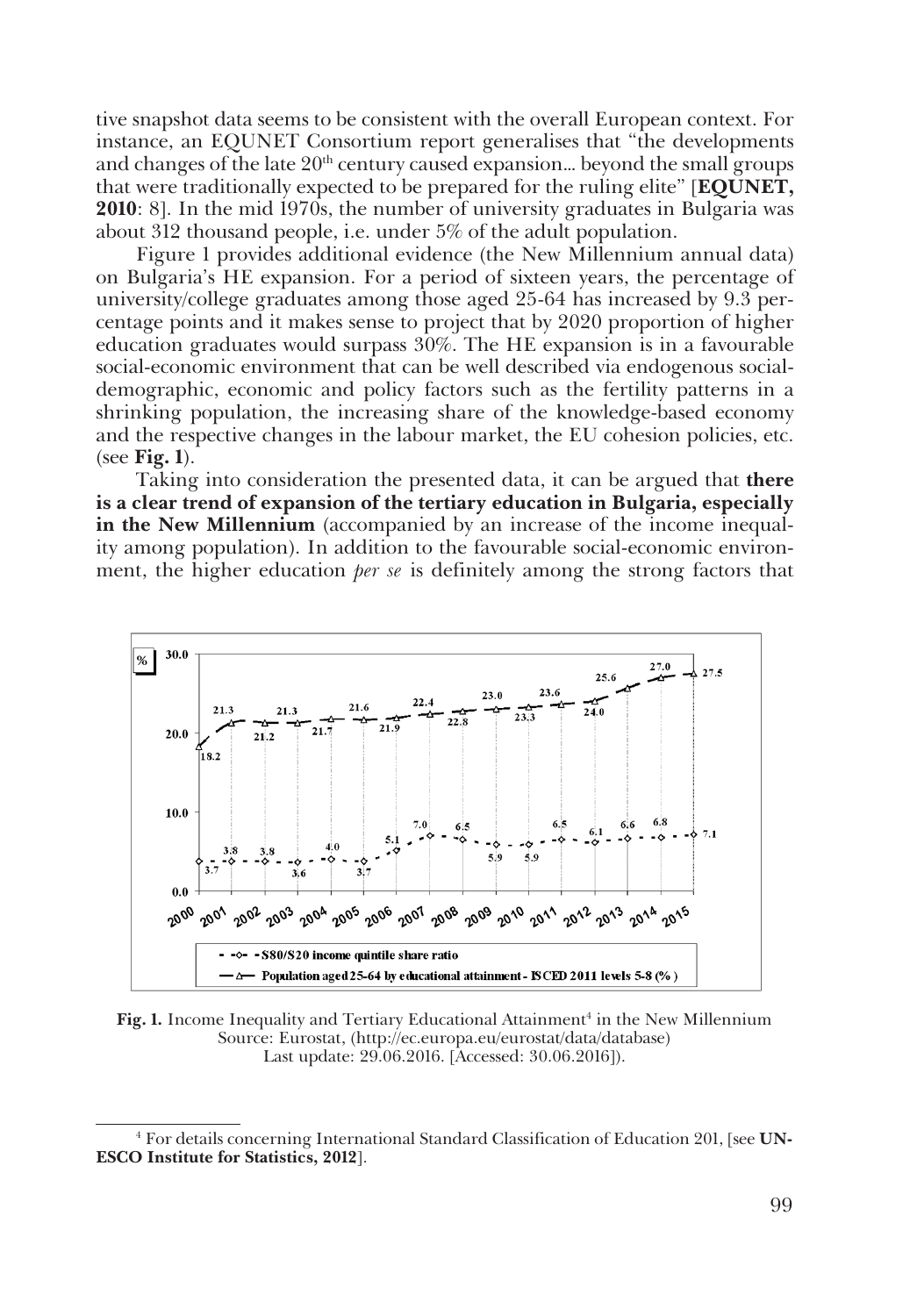influence the expansion. To date, there are 51 accredited HE institutions (universities, colleges and academies)<sup>5</sup> in Bulgaria. According to Eurostat, the number of enrolled in tertiary education in 2013 and 2014 exceeded 280 thousand students.6 A report7 by the Union of Scientists in Bulgaria discloses that, in 1990, the same indicator was about 151 thousand students, and, in 2000, it surged up to a little more than 232 thousand. In the analysis below, I am not going to ignore or underestimate the importance of tertiary education *per se* as a factor for expansion. But taking it into account, I shall focus the analysis on income inequality and youth unemployment. The trends in these indicators reflect the effects of a score of social, demographic, societal and economic processes. They influence the lives of the vast majority of those who apply, pursue and graduate from higher educational institutions and are likely to have a good potential to partly determine the expansion of tertiary education.

## **Theoretical grounds for the income inequality and tertiary education relationship**

Whether the HE expansion was positive, neutral or negative from the standpoint of its quality shall not be discussed here. In that case, this analysis would go beyond the limits set by the aim of the study. Yet, it is important to note that the expansion of the share of people who graduated from college/university has practically improved their employment opportunities for a number of governmental<sup>8</sup> and many well-paid and highly-paid jobs for which tertiary education is an obligatory requirement. L. Antonucci argues that "universities have become massed systems for young people looking for better jobs prospects … (and) transformed from providers of academic knowl� edge to enhancers of employability" [**Antonucci, 2014**: 64-65]. In addition, through such occupational chances (associated with high income and access to influential social capital), upward social mobility is facilitated which creates favourable options for stratification changes.

Available data (**see Fig. 1** and **Fig. 2**) provide grounds to argue that not a few Bulgarians should have realised (or were made to realise) that the above theoretical explanation actually works and, they have accordingly modified their tertiary education aspirations. I argue that understanding (consciously) and/or perceiving (intuitively) the effects of income inequality, in the context of a dynamic labour market, influence(s) more Bulgarians to apply for and subsequently graduate from academic (HE) institutions, so that they have better chances to avoid the lower incomequintiles. Tertiary education is seen and un�

<sup>&</sup>lt;sup>5</sup> Source: Ministry of Education and Science, http://www.mon.bg/?go=page&pageId=8& subpageId=167 [accessed: 8 July 2016].

<sup>6</sup> For details, see http://ec.europa.eu/eurostat/data/database.

<sup>7</sup> This report is not available for access but the cited figures were widely covered by the press in 2001, e.g. see [**Petrova, 2001**]. 8

<sup>&</sup>lt;sup>8</sup> In early July, 2016, Bulgaria's National Assembly voted legislative changes in the Administration Act that regulates the educational requirements for all senior administrative posts. The employees on these positions are now required to have at least a master's degree.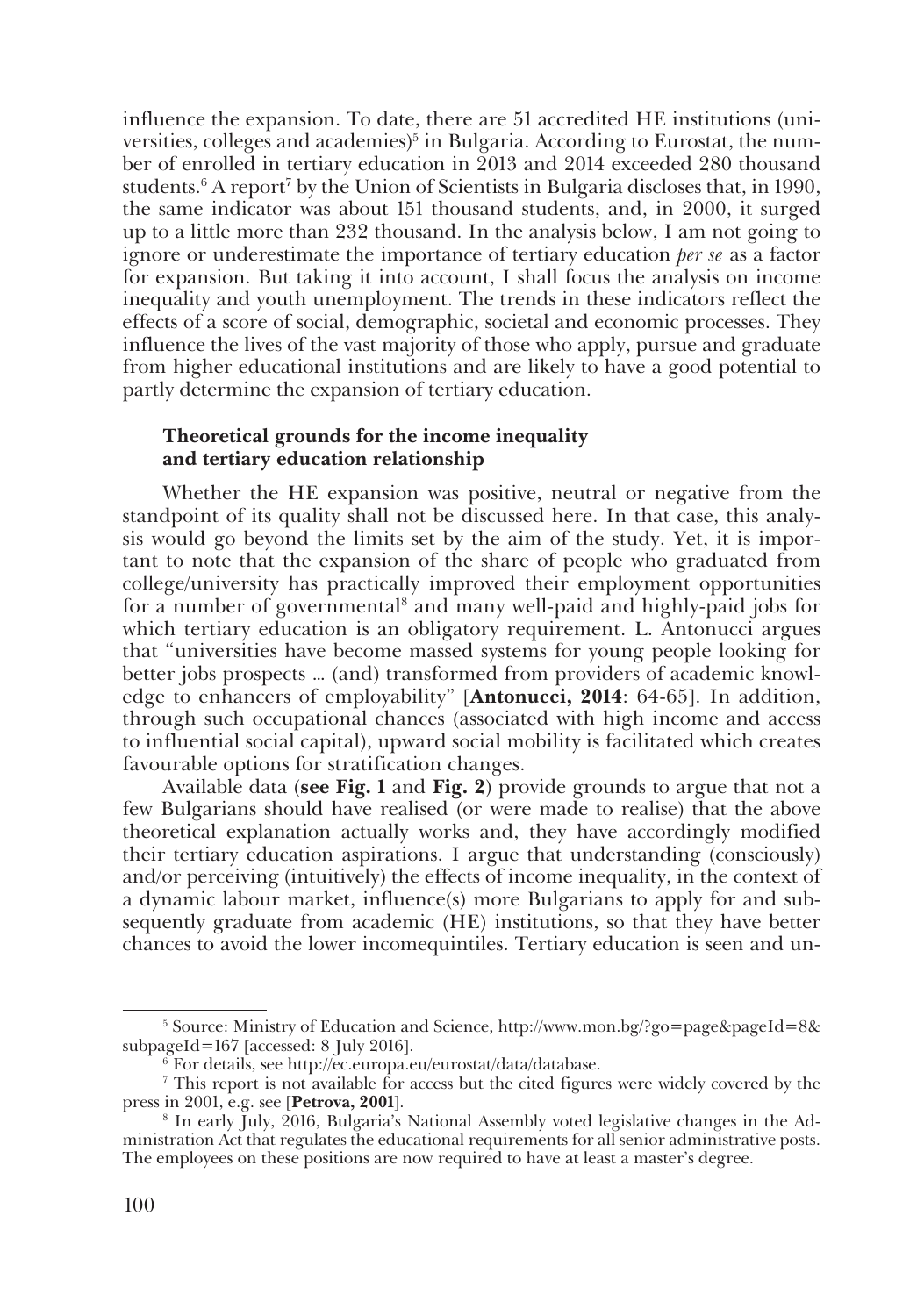

**Fig. 2.** Income Inequality vs. Educational Attainment ISCED 2011 Levels 5-8 Source: Author's Calculations, Eurostat data, (http://ec.europa.eu/eurostat/data/database Last update: 29.06.2016. [Accessed: 30.06.2016]).

derstood as an instrument or a necessary step towards the highest and second highest income quintiles. It is a rational choice, a non-deviant way for climbing up the stratification ladder, a label that enhances the effectiveness of work and efforts. It also increases the social status of an individual. Unemployment (and particularly the youth unemployment) on the other hand, should be perceived as a situation that leads to "lack of means for existence" and "reinforces of the feeling for social marginalisation" [**Atanasov, 1994**: 174]. The same is also valid for income inequality with regard to those attached to the lower income quin� tiles.

The distribution on fig. 2 clearly shows that there are enough grounds to consider the relationship between income inequality and the expansion of tertiary education a linear one. In the observed period of sixteen years, larger S80/ S20 values – the indicator used to measure income inequality – are associated with larger values of the indicator for HE expansion, i.e. the percentage of those aged 25-64 who graduated from college/university. In short, t**he percentage of graduates gradually increases as income inequality deepens.** The question to figure out is whether the fig. 2 quantitative relationship is spurious or real from statistical point of view. I shall get back to that after the concise methodology notes that follow.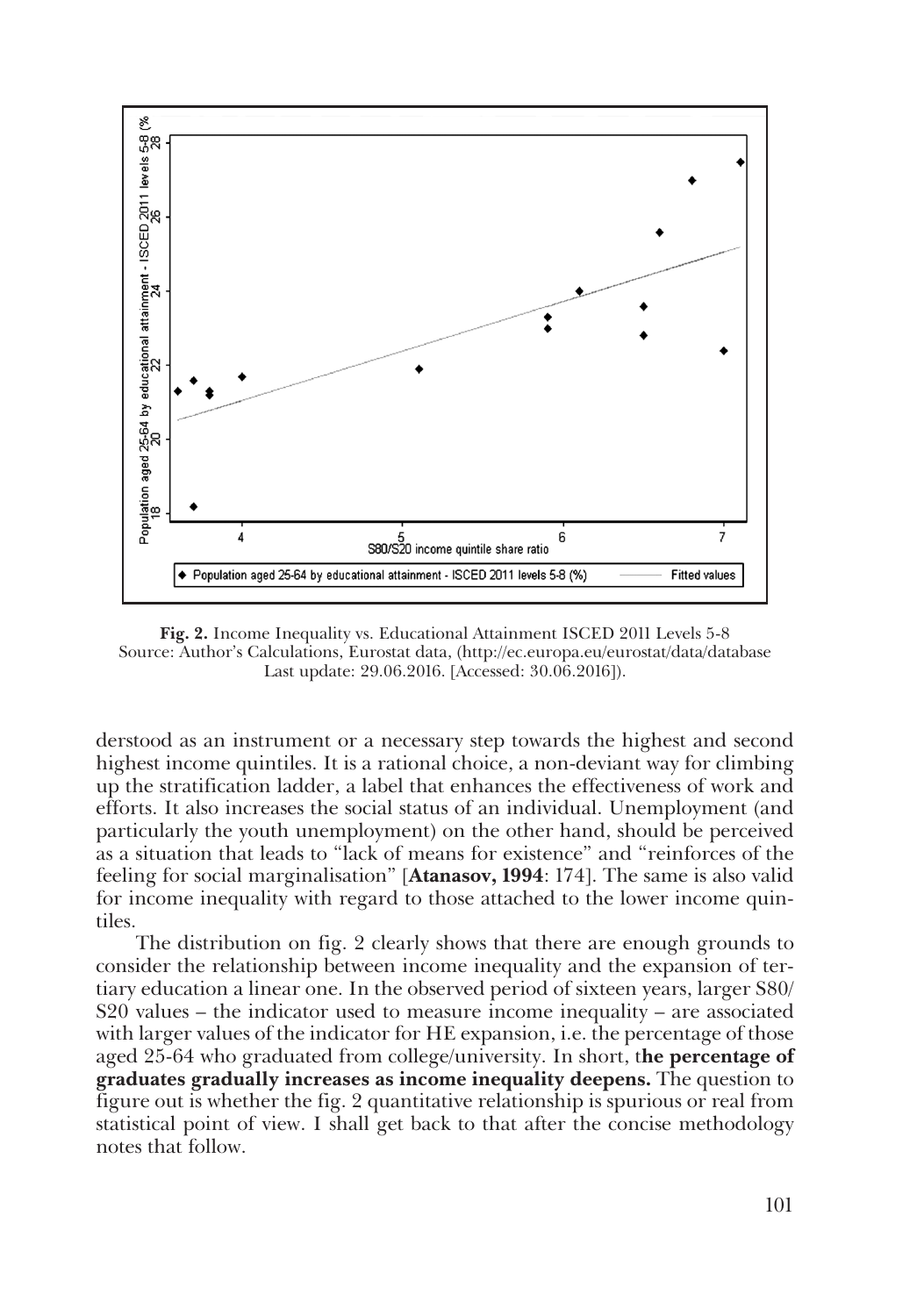## **On method**

In terms of *data collection*, this study counts on the Eurostat database. All used variables and definitions are annual time series data produced by Eurostat. Observations have not been modified or adjusted for methodological reasons. Yet, it is necessary to note that these data may change over time as a result of the routine Eurostat data updates. Usually, it takes up to 10 years and quite a few changes before most Eurostat data are finally updated. Even though, I suggest that the variables used in the statistical analysis shall not significantly vary and the conclusions based on the conducted calculations shall substantively remain unchanged.

In terms of *statistical analyses*, this study relies on the analytical powers of (bivariate and) multivariate linear regression models and analysis [**Agresti & Finlay, 2009**: 255-268; 441-482]. All statistical calculations are computed through the statistical application STATA, version 9.2. The models presented in the results section (and appendix I) of this article are tested<sup>9</sup> for serial correlation (autocorrelation) [**Breusch, 1978; Godfrey, 1988; Durbin, 1970**], heter� oskedasticity [**Breusch & Pagan. 1979; Cook & Weisberg, 1982**] and multicol� linearity [**Chatterjee & Hadi, 2012**]. In addition to the cited books and articles, interpretation of results was facilitated by applied statistics teaching materials (unpublished) prepared by Prof J. Tilley and Dr M. Jackson.

Four out of sixteen variables (plus a contextual variable, strongly related to income inequality, used mainly as a tool for comparison: the monetary poverty) were narrowed down for the statistical analyses. The criteria for selection were 1) quality of the data, i.e. no (or minimum) breaks in the time series, 2) length of the available time series data, i.e. the longer the period, the better, and 3) relevance of the variable to the topic of research and analytical framework. When more than one variable met all three criteria, variables were selected on the basis of their sta� tionarity and those that fitted best for linear regression and performed well dur� ing the post-estimation tests were chosen. The variables and their definitions are:

**The tertiary education variable: abbrev. TRTEDU** = percentage of population aged 25-64 having completed ISCED11's (International Standard Classification of Education) levels 5-8 (tertiary education graduates).

• The income inequality variable: abbrev.  $\frac{80}{520} = \frac{1}{20}$  inequality of income distribution (income quintile share ratio). It is calculated as the ratio of total income received by the 20% of the population with the highest income (the top quintile) to that received by the 20% of the population with the lowest income (the bottom quintile).

• **The unemployment/youth unemployment variable: abbrev.**   $U25UNEMPL =$  percentage of the unemployed aged 15-24 of the total population aged 15-24 (youth unemployment variable).

• The monetary poverty variable: abbrev. PVRTRT = percentage of total population at risk of poverty (cut-off point: 60% of median equivalised in� come after social transfers).

<sup>9</sup> For details concerning syntax and output of postestimation tools for regression see: http://www.stata.com/manuals13/rregresspostestimationtimeseries.pdf & http://www.stata.com/ manuals13/rregresspostestimation.pdf [accessed: 8 July, 2016].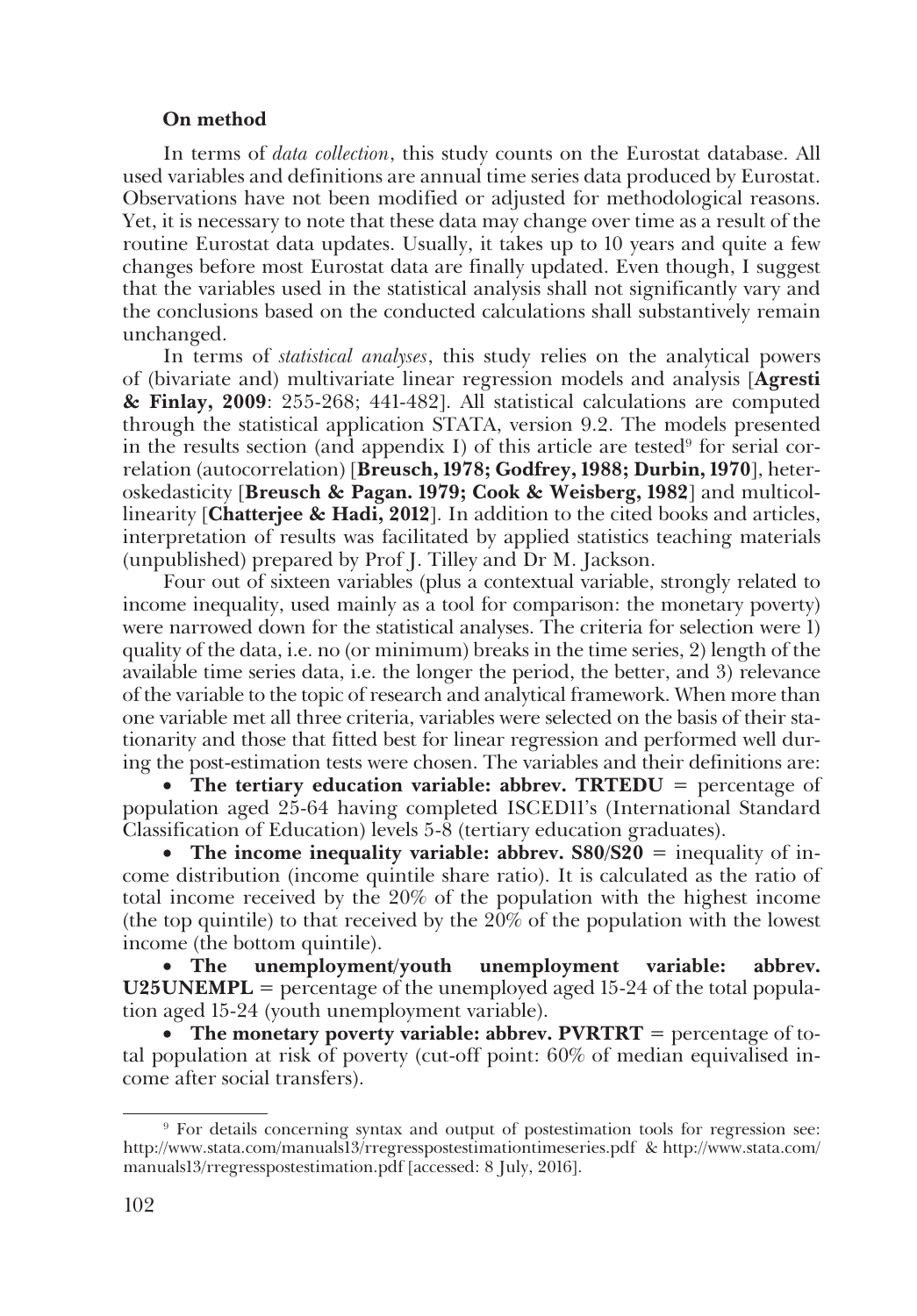• **A lagged tertiary education variable, used to remove serial correlation and control for the effects of tertiary education** *per se***: abbrev. L1TRT-EDU** = Lag 1 of the TRTEDU variable.

The above briefly covers all major methodological issues with regard to modelling and analysis.

# **Results: interpretation and comments**

Statistical analyses are presented in table 1 and appendix I. Three bivariate linear regression models were initially calculated: Inequality Model (A), Poverty Model (B) and Youth Unemployment Model (C). As these models present mostly preliminary calculations, the detailed results are presented in appendix I.

## **Table 1**

| Dependent<br>Variable $=$<br><b>TRTEDU</b> | Inequality<br>Model (A) | <b>Revised</b><br>Inequality<br>Model (1) | Inequality-<br>Unem-<br>ployment<br>Model<br>(2) | <b>Revised</b><br>Inequality-<br>Unemployment<br>Model $(3)$ | Inequality-<br>Unemployment-<br>Poverty<br>Model (4) |
|--------------------------------------------|-------------------------|-------------------------------------------|--------------------------------------------------|--------------------------------------------------------------|------------------------------------------------------|
| Constant                                   | $15.71**$<br>(10.19)    | 4.25<br>(1.50)                            | $12.87**$<br>(4.48)                              | 1.72<br>(.73)                                                | 1.45<br>(.42)                                        |
| <b>S80S20</b>                              | $1.34**$<br>(4.81)      | .28<br>(1.13)                             | $1.55***$<br>(4.70)                              | $.54*$<br>(2.54)                                             | .46<br>(.66)                                         |
| U25UNEMPL                                  |                         |                                           | .07<br>(1.16)                                    | $.08*$<br>(2.97)                                             | $.08*$<br>(2.83)                                     |
| <b>PVRTRT</b>                              |                         |                                           |                                                  |                                                              | .03<br>(.12)                                         |
| <b>LITRTEDU</b>                            |                         | $.77**$<br>(4.70)                         |                                                  | $.73**$<br>(5.73)                                            | $.74**$<br>(5.00)                                    |
| $R^2$                                      | .62                     | .86                                       | .66                                              | .92                                                          | .92                                                  |
| Adj. $R^2$                                 | .60                     | .83                                       | .61                                              | .90                                                          | .89                                                  |
| <b>F-statistic</b>                         | 23.10**                 | 35.88**                                   | $12.51**$                                        | 42.39**                                                      | 28.95**                                              |
| <b>B-G LM</b><br>$[\chi(1)]$               | 4.37(p<.05)             | 1.36 ( $p > .05$ )                        | $2.93$ (p $> 0.05$ )                             | $.003$ (p $> 0.05$ )                                         | $.02$ (p $> 0.05$ )                                  |
| D<br>$[\chi(1)]$                           | 4.88 ( $p<0.05$ )       | 1.10 $(p > .05)$                          | $2.69$ (p $> 0.05$ )                             | $.002$ (p $> 0.05$ )                                         | .01 ( $p > .05$ )                                    |
| <b>Mean VIF</b>                            | Not applica-<br>ble     | 2.29                                      | 1.44                                             | 2.13                                                         | 12.97                                                |
| $B-P/C-W$<br>$[\chi(1)]$                   | 1.64 ( $p > .05$ )      | 4.93 ( $p > .05$ )                        | $.13$ (p $> 0.05$ )                              | 7.73 ( $p > .05$ )                                           | $7.58$ (p $> 0.05$ )                                 |
| N                                          | 16<br>$(2000 - 2015)$   | 15<br>$(2001 - 2015)$                     | 16<br>$(2000 - 2015)$                            | 15<br>$(2001 - 2015)$                                        | 15<br>$(2001 - 2015)$                                |

Inequality Linear Regression Models

Source: Author's Calculations with Eurostat data, (http://ec.europa.eu/eurostat/data/database Last update: 29.06.2016. [Accessed on: 30.06.2016]).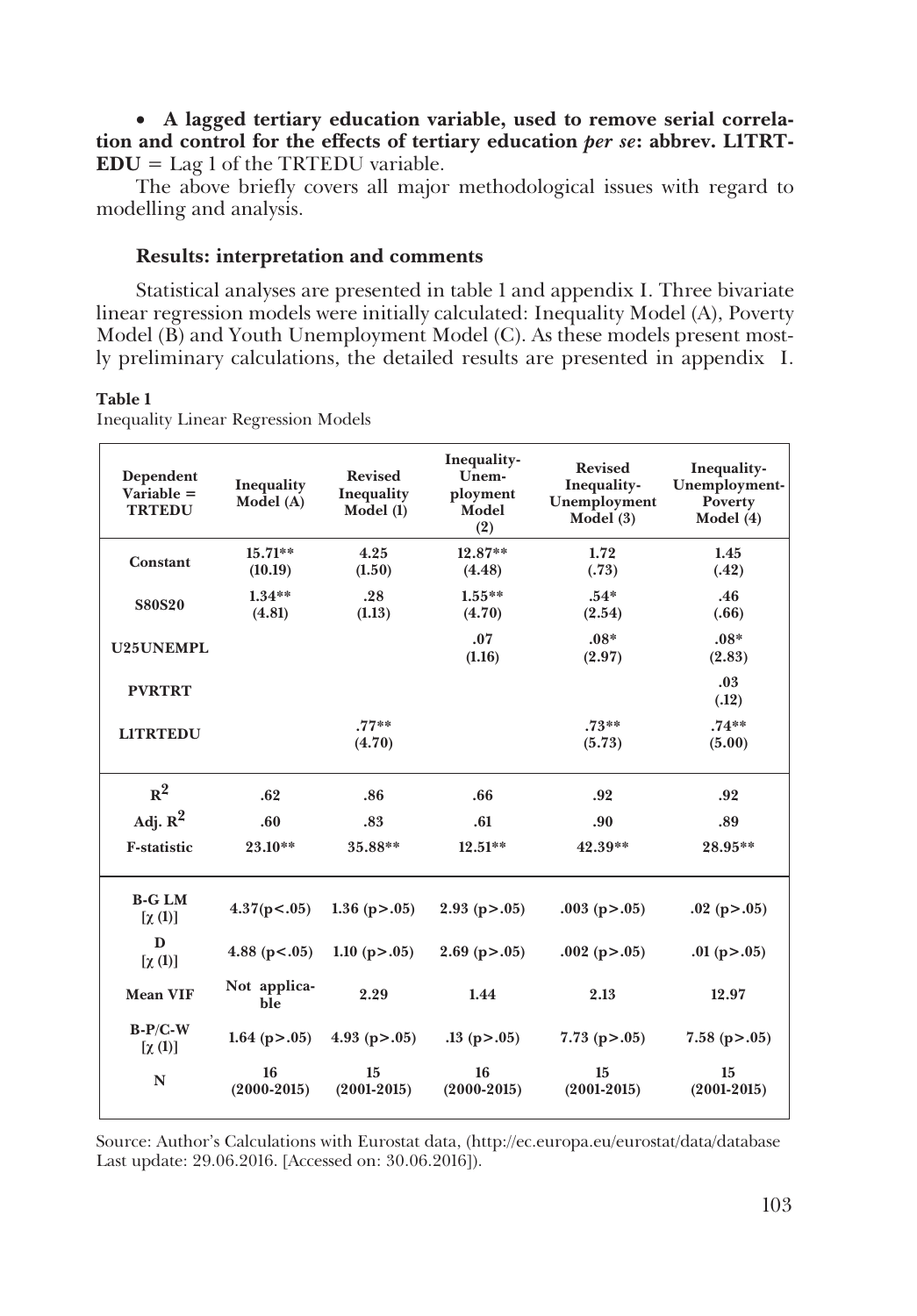**Figures in parenthesis are t-ratios;**  $* =$  statistical significance at the .05 level, two-tail test;  $**$ = statistical significance at the .01 level two-tail test.

 $R2$  = the coefficient of multiple determination; Adj.  $R2$  = the coefficient of multiple determination adjusted for degrees of freedom;  $N =$  sample size (annual data observations from 2000-2015)

| $\textbf{B-G}\text{ }\textbf{LM}$ = Breusch-Godfrey LM test<br>for autocorrelation<br>$\mathbf{D}$ = Durbin's alternative test for autocorrelation | No serial correlation hypothesis<br>[H0] rejected<br>[serial correlation present]       |
|----------------------------------------------------------------------------------------------------------------------------------------------------|-----------------------------------------------------------------------------------------|
| $B-P/C-W =$ Breusch-Pagan / Cook-Weisberg<br>test for heteroskedasticity                                                                           | Constant variance hypothesis [H0]<br>cannot be rejected<br>[heteroskedasticity present] |
| $VIF = Variance Inflation Factor'$                                                                                                                 | VIF > 15<br>[multicollinearity present]                                                 |

Four multivariate linear regression models based on the Inequality Model (A) – the core models for analysis and interpretation – are presented in table 1. All abbreviations and symbols are briefly explained under the tables of results.

The three bivariate models A-C (see **App. I**) test the hypotheses if income inequality, poverty or youth unemployment – each variable taken alone – influences (or the dynamics of the observations in the variables can explain) the expansion of tertiary education. Results show that the three models suffer from serial correlation (see the results from the Breusch-Godfrey LM and Durbin's alternative tests for autocorrelation); thus, it does not make much sense to com� ment in detail on the rest of the coefficients and statistics. Nevertheless, the bivariate models suggest that it would be **reasonable and productive to attempt to explain the changes in the HE variable via multivariate models with the income inequality indicator S80/S20**.

Model A has the highest  $\mathbb{R}^2$  and adjusted  $\mathbb{R}^2$  coefficients and the highest statistically significant F-statistic. Model B is similar in terms of explicative pow� ers, but worse than model A. From the substantive theoretical standpoint (the above presented arguments), it is a better solution to drop the poverty variable in further modelling and concentrate on income inequality models. The income inequality and poverty variables are closely related and keeping both of them in a model is likely to generate multicollinearity problems (e.g., see **Тable 2, Model 4**). Model C is the worst, i.e. no statistical grounds to explain the expansion of HE via the changes in youth unemployment indicator *per se*. Yet, this does not mean that this variable should be excluded from further multivariate linear regression models, mostly for substantive reasons. The vast majority of the people who apply, pursue and graduate from HE are between 18 and 24 years old. At the age of 15 (the beginning of the upper secondary education), juveniles usually start thinking about what their preferred career/employment will be and how tertiary education could help them materialise their goals. The youth un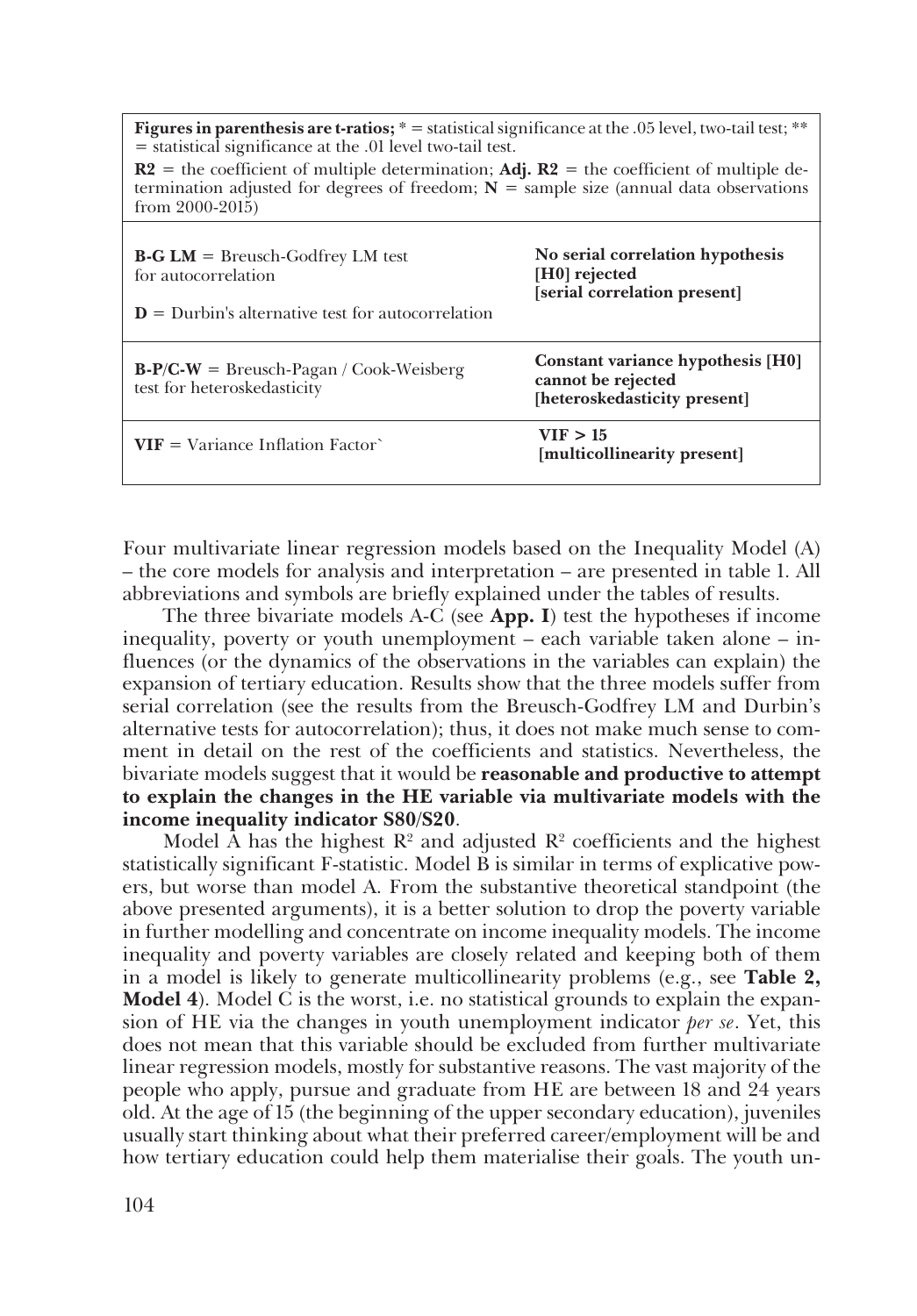employment indicator provides information about unemployed persons in the age group 15-24 and, in my opinion, has strong influence on the way youths perceive unemployment in general because their most intensive communication is with peers from the same age group. For these substantive reasons, it makes sense to keep the youth unemployment variable in the multivariate models.

Models 1-4 are revised income inequality models. They demonstrate how adding or subtracting a particular perspective (through the respective variable) can improve or deteriorate the statistical significance and explicative powers of the models (see **Тable 2**). Model 1 is a revised version of model A – adding the lag 1 of the dependent tertiary education variable solves the serial correlation problem, which accounted for the statement that the relationship between in� come inequality and HE expansion could be a spurious one. Actually, it turns out that an analytical perspective that considers the influence of the tertiary education expansion process *per se* along with S80/S20 produces an acceptable model with 50% of the independent variables statistically significant, high  $\mathbb{R}^2$  and adjusted  $\mathbb{R}^2$ , and statistically significant F-statistic values. Further, this model is not problematic in terms of multicollinearity and heteroskedasticity. The fact that the intercept is not statistically significant could be ignored since, in reality, it is very unlikely (even impossible) that S80/S20 and the lag 1 of the tertiary education expansion variables to get equal to zero. That S80/S20 is not statistically significant seems problematic at first, but the statistically significant F-statistic is sufficient evidence that both variables – lag 1 of the expansion of higher education and  $S80/S20 -$  jointly influence the HE expansion. In addition, the coefficient for multiple determination adjusted for degrees of freedom shows that about 83% in the variation of the percentage of population who have graduated from college/university can be explained via the joint influence of the S80/S20 and the lag 1 of the tertiary education expansion variables.

Model 2 is a working version of model 3 which deserves the most atten� tion with regard to the final conclusions of this analysis. There is one thing that should be noted here and it is that model 3 provides another statistical argu� ment that income inequality has impact on the expansion of higher education.

There are few possible explanations how this impact works. Option one is that there is **another (unknown, hidden) factor (or set of factors) which influences the HE expansion** *through* **the income inequality**. Such a factor (or factors) can be anything that affects income inequality: economic, monetary or other policies that have impact on income inequality are the flat-rate taxa� tion, the lack of measures towards possessions and property that are illegally acquired, and so forth. Option two is that **income inequality affects HE expansion** *through* **another unknown/hidden factor**. Such factors could be the media, the societal values, the cultural groups and communities, etc. that cherish tertiary education as a social mobility tool and a respected way for higher income. Via their societal functions and the socially constructed *ideal types* concerning the potential of HE, the aforementioned factors make sizeable parts of the society believe and act accordingly, i.e. more and more people to have HE aspirations. Option three is that, on societal level, both options function simultaneously.

Statistically speaking, option three seems to be the best explanation. For instance, adding the youth unemployment perspective (see models 2 and 3) can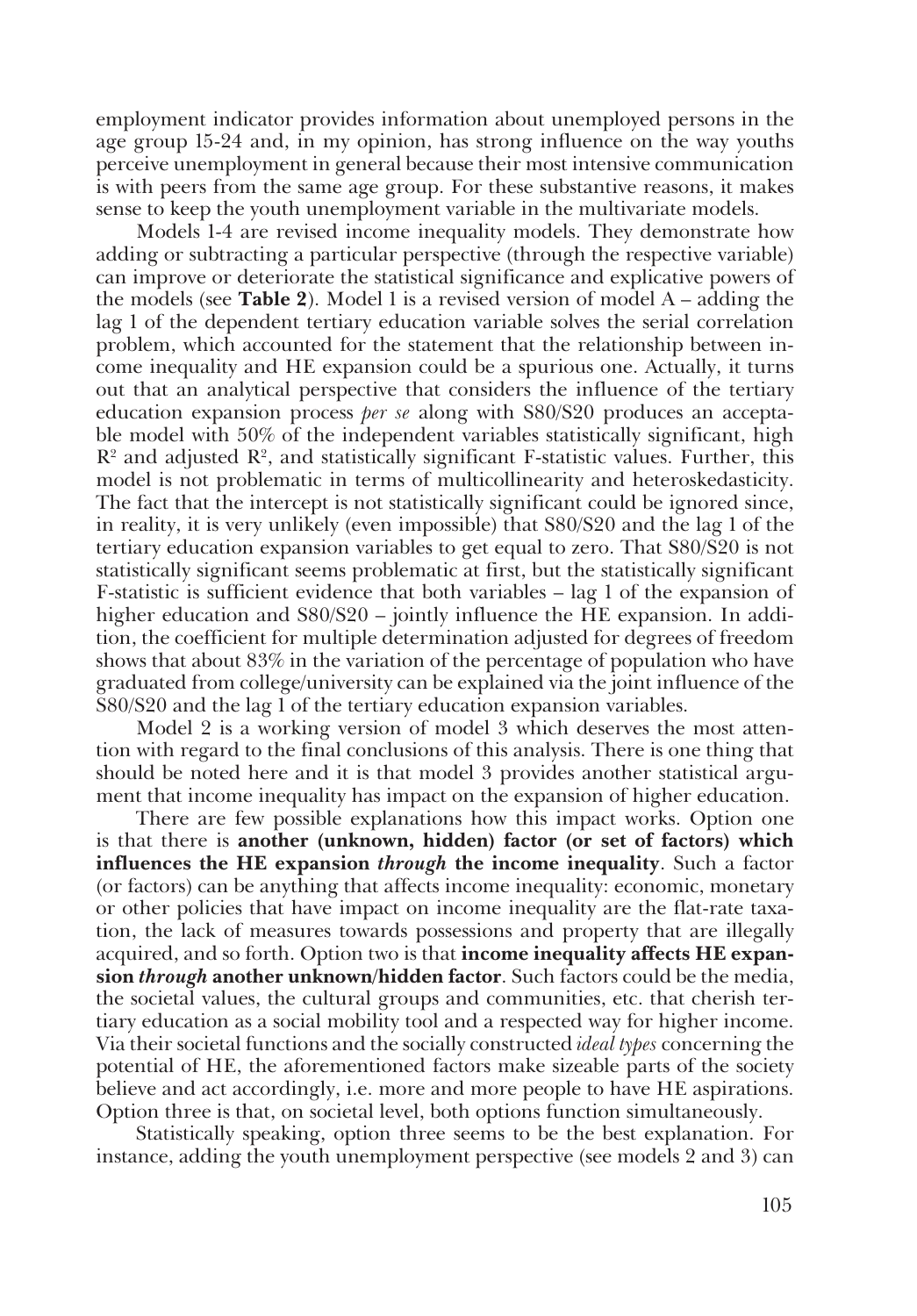either decrease or increase the influence of income inequality on HE expansion depending on the rest of the variables in the model. If the impact of income in� equality were only to decrease (which is obviously not the case), then option two would be the correct explanation as each new statistically significant variable in the equation would decrease the coefficient of S80/S20.

Taking into account all models, model 3 seems to be the best one. The reasons for that are both statistical and theoretically substantive. First of all, all statistical coefficients (except for the intercept) are statistically significant at the .05 level. Secondly, the model has the highest F-statistic, which means that **all variables acting together influence the expansion of tertiary education and the conclusions could be extended beyond the sampled period of sixteen years**. Thirdly, about 90% of the variation of the expansion of tertiary education variable can be explained with the dynamics of the income inequality, youth unemployment and the momentum of the expansion process *per se*. And last but not least, the model fits well with regard to all postestimation tests concerning serial correlation, multicollinearity, etc.

From theoretical point of view, the model produces strong statistical evidence that **income inequality influences to a certain extent the expansion of higher education** in the New Millennium. It also provides sound arguments that youth unemployment plays an important contextual role in the relationship between the expansion of higher education and income inequality. Doubtless that the higher education institutions *per se* also play an important part in the process of expansion via their specific way of development in Bulgaria.

In conclusion of this section, it is necessary to briefly comment on **the extent to which income inequality exerts on the tertiary education expansion**, i.e. to present a few figures that shed light on how and to what extent the percentage of graduates (and of course, their number) is influenced when the in� come inequality rises. Model 3 – the best model in terms of explanatory powers – was used to construct a scenario for 2015 in which income inequality ratio would have risen by 1.9 units to 8.7 (in reality, it rose from 6.8 to 7.1); a 1.9 units increase had been observed in  $2007<sup>10</sup>$  All other variables – the youth unemployment and the lag 1 of higher education expansion – remain the same as actually observed in  $2015$ .<sup>11</sup> For such a simulation and a clearer example, we need to accept a particular number for the tertiary education graduates aged 25-64; say, that number is 1.4 million persons.<sup>12</sup> The scenario results predict that the percentage of the tertiary education graduates among the population aged 25-64 would have increased by approximately .36% percentage points; in absolute numbers, that would be little less than 5 thousand persons.

<sup>&</sup>lt;sup>10</sup> In 2006, S80S20 income inequality indicator was 5.1; in 2007, it soared to 7.

 $11$  In 2015, the youth unemployment in Bulgaria was 21.6% and S80S20 income inequality indicator was 7.1. The lag value for the higher education expansion variable was 27.

 $12$  This number is not a real number. It is just a reasonably selected number as there is no officially published age-specific data about size of the group of those students graduate in a particular year plus those who graduated in previous years but will turn 25 in the simulated year. Further, the number of graduates who will turn 65 is also unknown. We know that the number of people who graduated from tertiary education exceeded 1.3 million in 2011 census.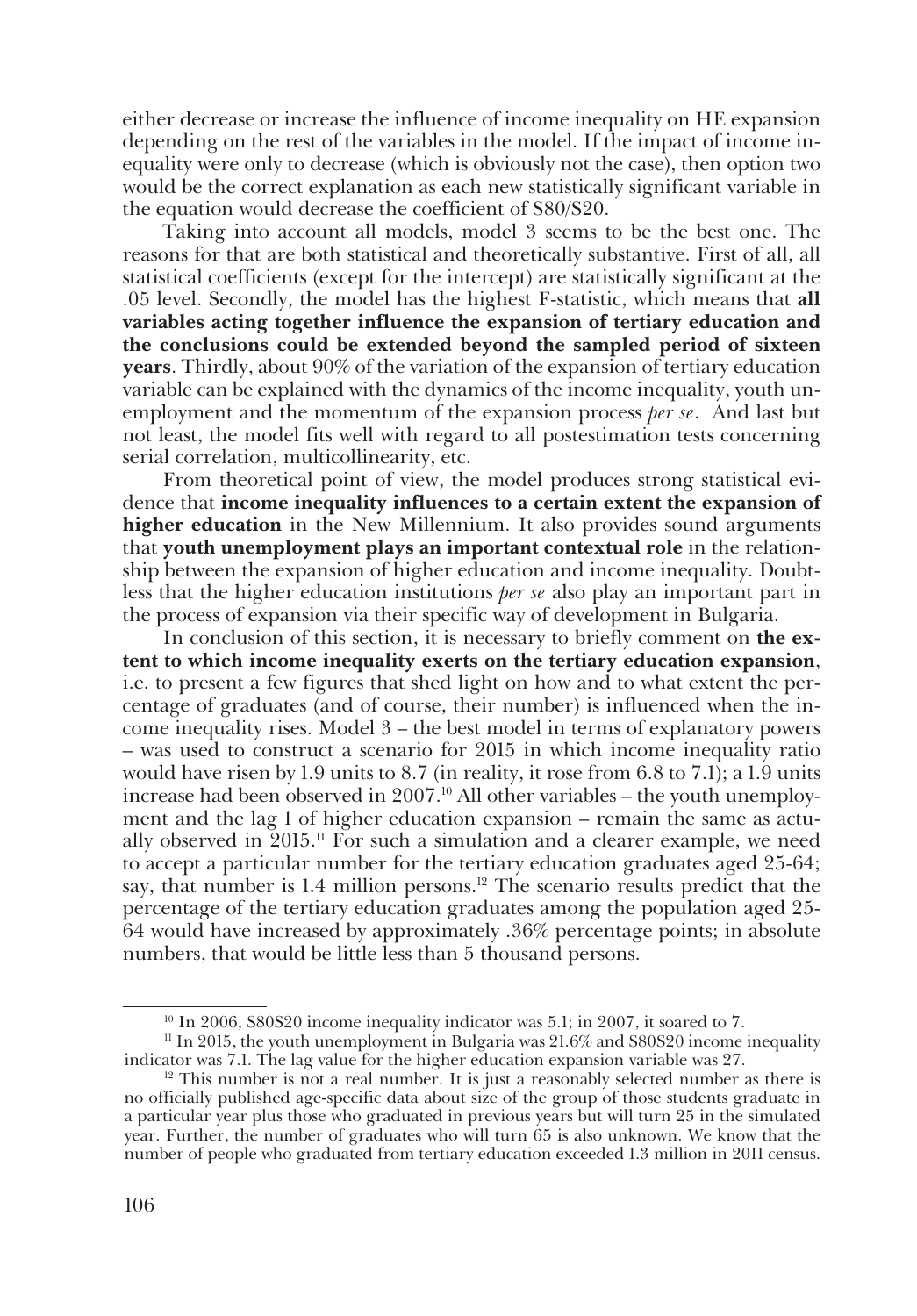Given that simulated scenario, it can be argued that **income inequality has a limited but at the same time important influence on the expansion of higher education**. It has the potential to additionally stimulate the appearance of up to 5 thousand more university/college graduates who can either enter the job market (and generate economic growth via improved productivity) or drain their brains abroad or in the country taking jobs that do not require tertiary education skills and expertise. Thus, from labour market and education policies perspectives, it seems of crucial importance that government follows the trends and regulate the developments in income inequality so that no unwanted consequences happen, e.g. large number of highly educated working on second� ary education jobs. Thus, government policies which stimulate the creation and development of complex jobs in the respective industries such as the IT sector, biotechnologies, medical services, etc. are needed.

### **Conclusion**

In the wake of the political changes that took place in 1989 and the early 1990s, the Bulgarian society had to undergo a great deal of difficulties. Among the changes, there were quite a few phenomena that were almost unknown in the communist society. Few of them were discussed in this article - the appear� ance of significant income inequality, poverty, and youth unemployment. These hardships are associated with the so called "cost of the transition" from totalitarian government and command economy to representative democracy and market economy.

The transition though, was not only hardships and adversities. Pluralism, rights (fundamental, social) and freedoms (of speech, movement, etc.), the appearance of diversity and so forth were also part of this complicated process and of which the Bulgarian society could take advantage of. The expansion of higher education was among the good news from the transition period regardless of concomitant problems such as the deteriorating quality of tertiary education, the corruption among the faculty, the persistence of educational inequalities, etc. As a matter of fact, the origins of these defects and shortcomings can be traced from the very beginning of the tertiary education in Bulgaria in the end of the nineteenth century.

Since the start of the New Millennium, we have witnessed a clear trend of expansion of the tertiary education in Bulgaria. At the same time, an increase of the income inequality in society has been observed. Data show that while the percentage of HE graduates gradually increases, the income inequality deepens. Statistical analyses and substantive theoretical explanations suggest that it makes sense to study how the expansion of higher education has been influenced by the income inequality. Furthermore, calculations, not included in this analysis, show that although income inequality influences the expansion of higher educa� tion, the vice-versa is not likely to be true. The reasons for that should be care� fully examined in future because, theoretically speaking, it is not an impossible kind of relationship. The statistical analyses demonstrate that income inequality and youth unemployment jointly influence the expansion of tertiary education. The influence is positive, i.e. the higher the inequality, the larger the propor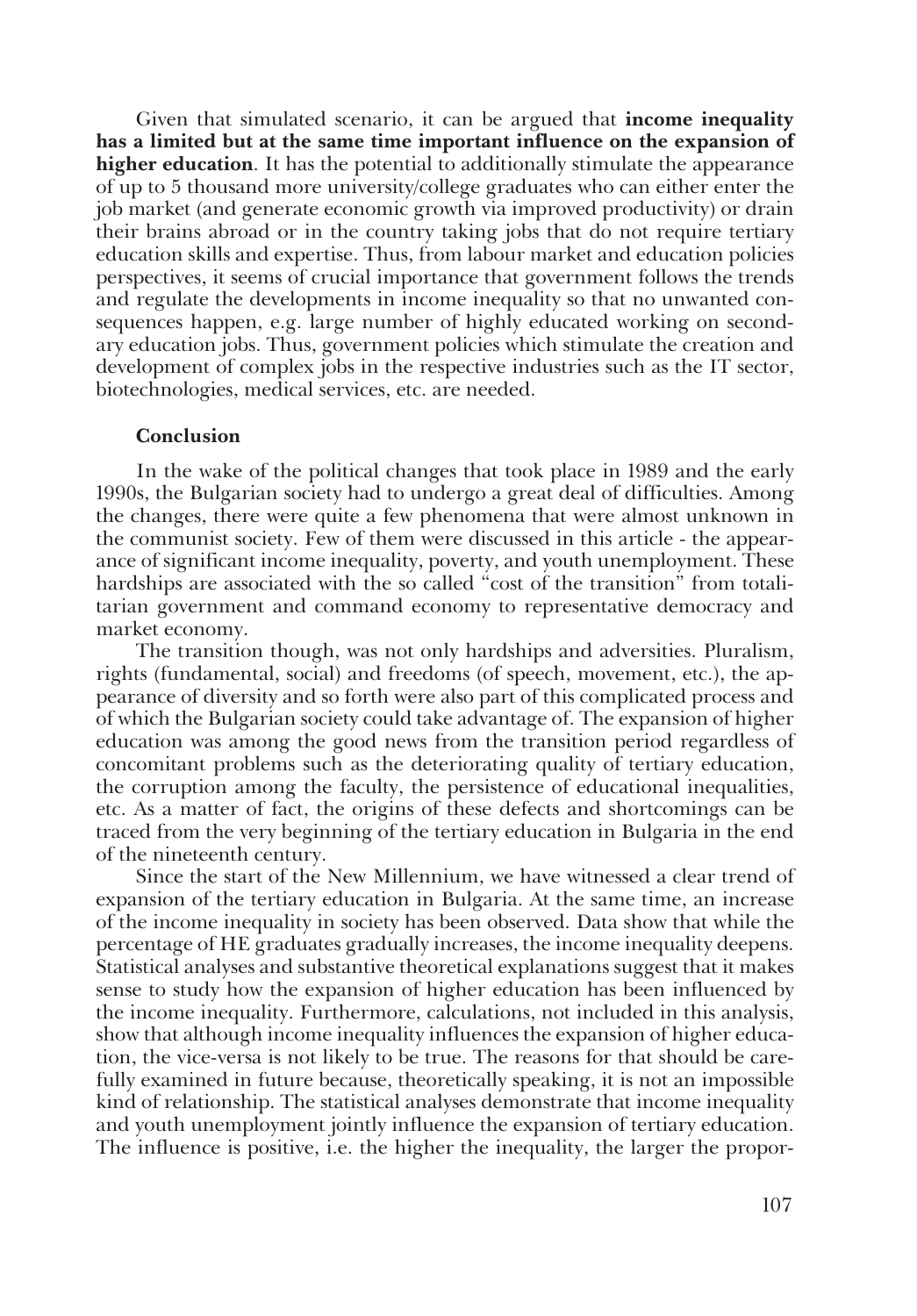tion of people graduate from university/college, and despite the fact that the impact is limited in scope, it is quite important in terms of the number of people who can be affected since this number might increase to thousands of people. Living in a society that stands behind slogans claiming that everyone matters and taking into account employment and education policies, the government and its agencies should realise the importance of the discussed relationship and closely follow the trends and manage the developments in income inequality so that as few as possible graduates are left behind to waste their human capital.

| <b>Dependent Variable</b><br>$=$ TRTEDU | <b>Inequality Model</b><br>(A) | <b>Poverty Model</b><br>(B) | <b>Youth Unemployment</b><br>Model (C) |
|-----------------------------------------|--------------------------------|-----------------------------|----------------------------------------|
| Constant                                | $15.71**$<br>(10.19)           | $13.69**$<br>(4.14)         | 24.99<br>(12.38)                       |
| <b>S80S20</b>                           | $1.34**$<br>(4.81)             |                             |                                        |
| <b>PVRTRT</b>                           |                                | .49**<br>(6.05)             |                                        |
| U25UNEMPL                               |                                |                             | $-.09$<br>$(-1.08)$                    |
| $R^2$                                   | .62                            | .55                         | .08                                    |
| Adj. $R^2$                              | .60                            | .52                         | .01                                    |
| <b>F-statistic</b>                      | 23.10**                        | $17.12**$                   | 1.17                                   |
| <b>B-G LM</b><br>$[\chi(1)]$            | 4.37(p<.05)                    | 7.18 ( $p < .05$ )          | $9.26$ (p < .05)                       |
| $\mathbf{D}$<br>$[\chi(1)]$             | 4.88 ( $p < .05$ )             | 10.60 ( $p < .05$ )         | 17.87 ( $p < .05$ )                    |
| $B-P/C-W$<br>$[\chi(1)]$                | 1.64 ( $p > .05$ )             | 1.19 ( $p > .05$ )          | .20 ( $p > .05$ )                      |
| N                                       | 16<br>$(2000-2015)$            | 16<br>$(2000-2015)$         | 16<br>$(2000-2015)$                    |

Appendix I **Bivariate Linear Regression Models**

Figures in parenthesis are t-ratios; \* = statistical significance at the .05 level, two-tail test; \*\* = statistical significance at the .01 level two-tail test.

 $\mathbb{R}^2$  = the coefficient of multiple determination; Adj.  $\mathbb{R}^2$  = the coefficient of multiple determination adjusted for degrees of freedom;  $N =$  sample size (annual data observations from 2000-2015)

| $B-G LM = Brevsch-Godfrey LM test$                                       | No serial correlation hypothesis                                                           |
|--------------------------------------------------------------------------|--------------------------------------------------------------------------------------------|
| for autocorrelation                                                      | $[H_0]$ rejected                                                                           |
| $D = Durbin's alternative test for autocorrelation$                      | [serial correlation present]                                                               |
| $B-P/C-W =$ Breusch-Pagan / Cook-Weisberg<br>test for heteroskedasticity | Constant variance hypothesis $[H_0]$<br>cannot be rejected<br>[heteroskedasticity present] |